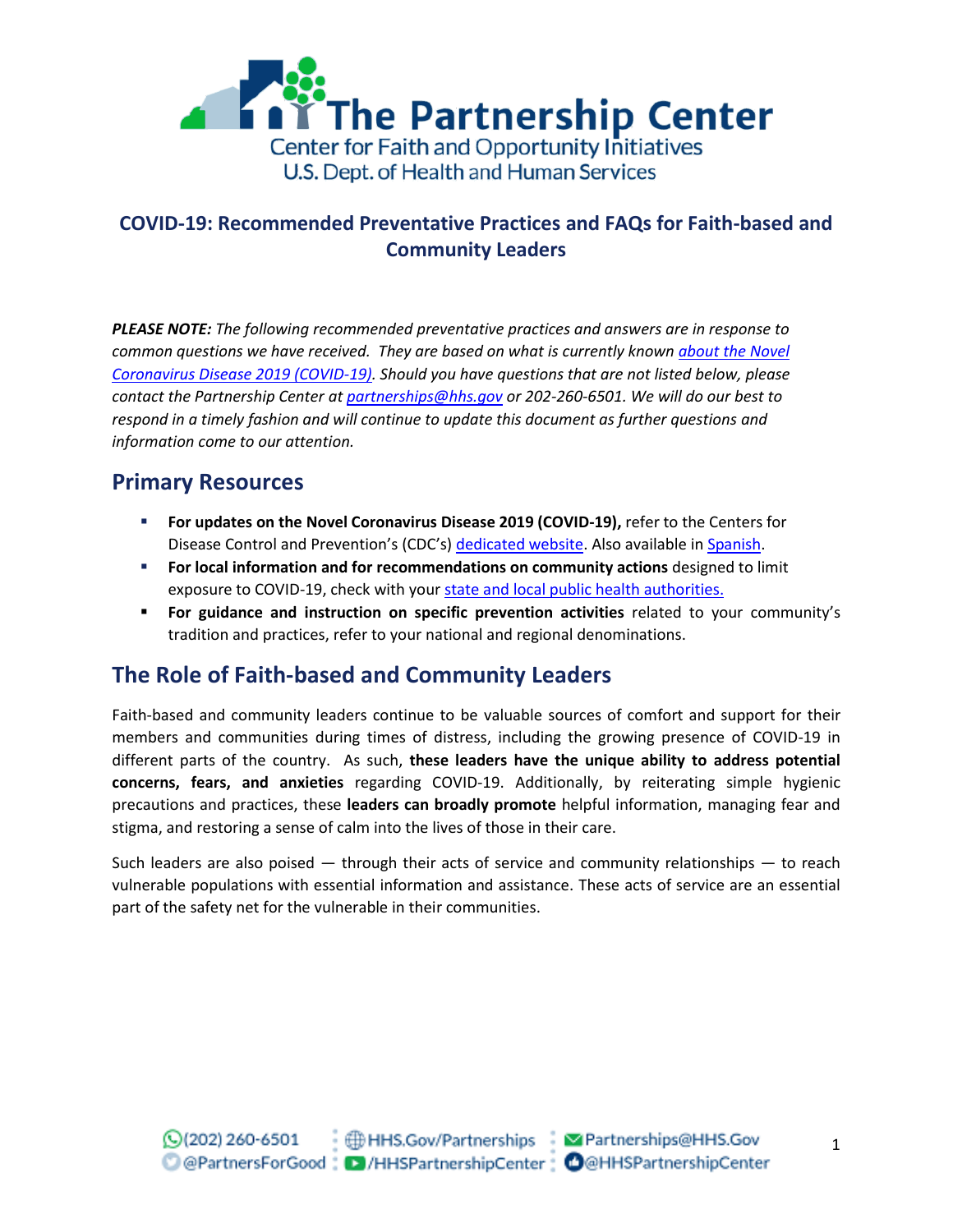

#### **Recommended Preventative Actions**

#### **1. Follow CDC Recommendations**

The best way to prevent illness is to avoid being exposed to this virus. Currently, no vaccine exists to prevent COVID-19. Communities are encouraged to follow CDC recommendations to help prevent the spread of respiratory diseases ― including the flu:

- **Stay home when you are sick**, except to get medical care.
- **Cover your coughs** and sneezes with a tissue and then throw the tissue in the trash.
- **Wash your hands often with soap and water for at least 20 seconds ―** especially after going to the bathroom; before eating; and after blowing your nose, coughing, or sneezing. If soap and water are not readily available, **use a hand sanitizer that contains at least 60% alcohol**.
- **Avoid touching your face** with unwashed hands, especially your eyes, nose, or mouth.
- **Thoroughly and repeatedly clean high-contact surfaces** and objects.
- **Review your process for planning events**, programs, and services. Identify actions to take if you need to temporarily postpone or cancel events, programs, and services.
- **Identify space in your facility** to separate individuals who may become sick and cannot leave immediately.
- **Stop any stigma related to COVID-19** by knowing the facts and by sharing them with others in your community.

#### **2. Follow Guidance for Prevention and Preparedness Activities**

- Review the CDC's "[Interim Guidance: Get Your Community-](https://www.cdc.gov/coronavirus/2019-ncov/community/guidance-community-faith-organizations.html) and Faith-Based Organizations [Ready for Coronavirus Disease 2019 \(COVID-19\).](https://www.cdc.gov/coronavirus/2019-ncov/community/guidance-community-faith-organizations.html)"
- Check with [your state and local health authorities.](https://www.cdc.gov/publichealthgateway/healthdirectories/index.html) Public health officials may recommend community actions designed to limit exposure to COVID-19, depending on the risk of an outbreak or the severity of an outbreak.
- Visit the CDC, HHS, and Partnership Center social media sites for the latest information and access to downloadable signage for your facilities.
	- o Twitter | CDC: [@CDCgov;](https://twitter.com/cdcgov) HHS: [@HHSGov;](https://twitter.com/HHSGov) and CFOI: [@PartnersforGood](https://twitter.com/PartnersforGood)
	- o Facebook | CDC: [@CDCgov;](https://www.facebook.com/CDC/) HHS[: @HHSGov;](https://www.facebook.com/HHS/) and CFOI: [@HHSPartnershipCenter](https://www.facebook.com/HHSPartnershipCenter)
	- o Instagram | CDC: [@CDCgov](https://www.instagram.com/CDCgov) and HHS: [@HHSGov](https://www.instagram.com/hhsgov/)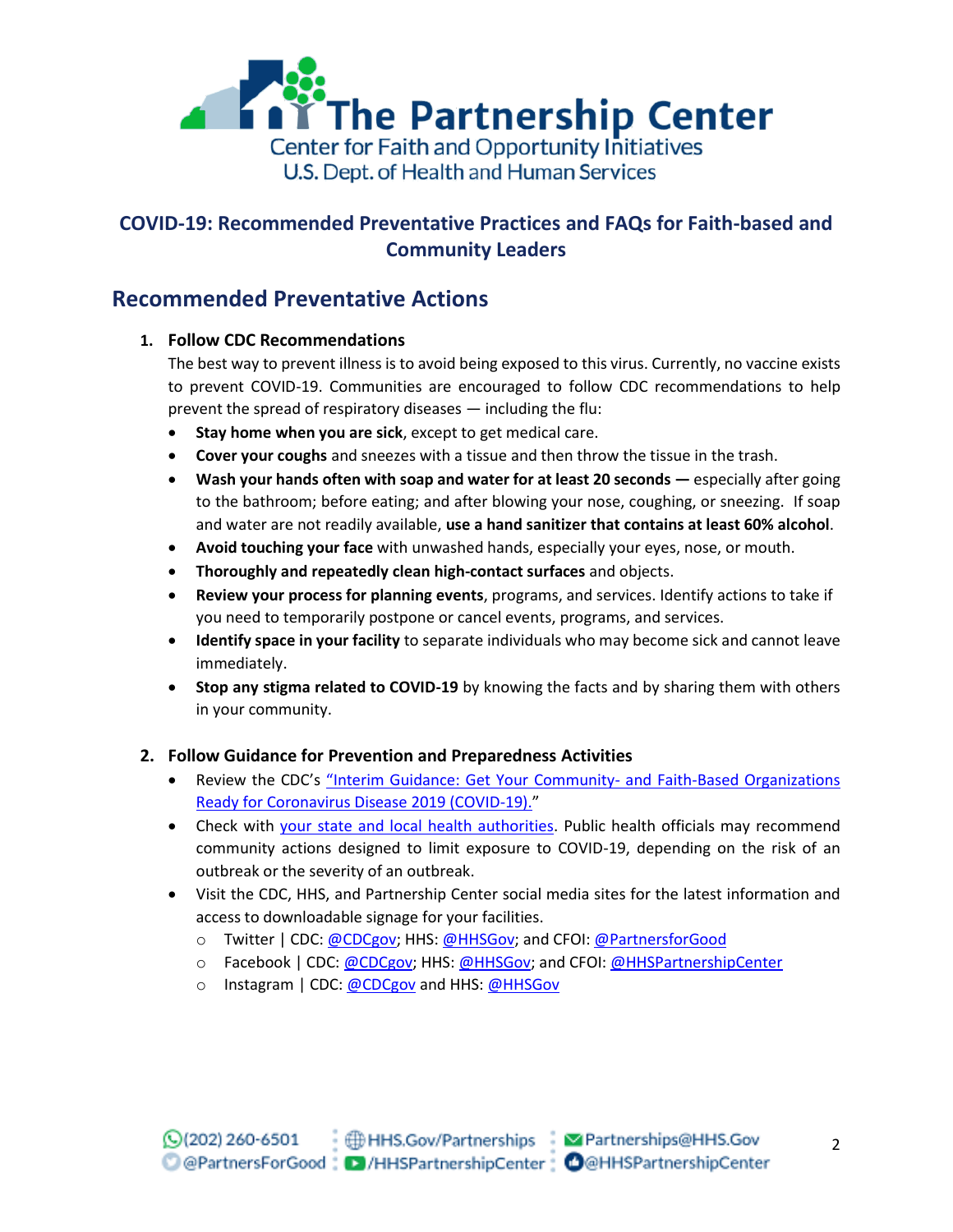

- Additional and more specific recommendations may be found on the websites of various national denominations, faith groups, and community service organizations, such as:
	- $\circ$  Ensure community contact lists are up-to-date and that 'calling trees' or other practices to account for individuals who may be living alone, elderly, and vulnerable ― are in place;
	- $\circ$  Consider how your organization can use technology to make the service or event available online. Consider partnering with other communities with existing technological capacity;
	- $\circ$  Consider how community and liturgical practices can be adapted to minimize hand contact (e.g., see FAQs below regarding greetings and objects the community collectively handles);
	- $\circ$  Plan ways to continue essential services if onsite operations are scaled back temporarily. Provide web- and mobile-based communications and services, if possible. Increase the use of email, conference calls, video conferencing, and web-based seminars;
	- o Make sanitizing products available;
	- $\circ$  Consider suspending the use of religious rituals and traditions (e.g., draining baptismal fonts, holy water stations, and vessels used for ritual washing), if present;
	- o Conduct care visits by phone or virtually, especially if the individuals are in quarantine, isolation, or are taking precautions by staying at home;
	- $\circ$  Acknowledge this as a time of heightened stress and anxiety for the community, and respond with practices appropriate to your organization's mission or faith tradition, like prayer;
	- o Minimize panic and stigma by educating communities, preparing for disruptions in service, and taking thoughtful preventative measures; and
	- $\circ$  Establish the routine cleaning of sanctuaries, food service areas, and other communal spaces.

#### **3. Make Plans that Prepare and Protect Your Community and Those Whom You Serve**

 Review regularly your national and regional communications for guidance and instruction on specific prevention activities relative to your community.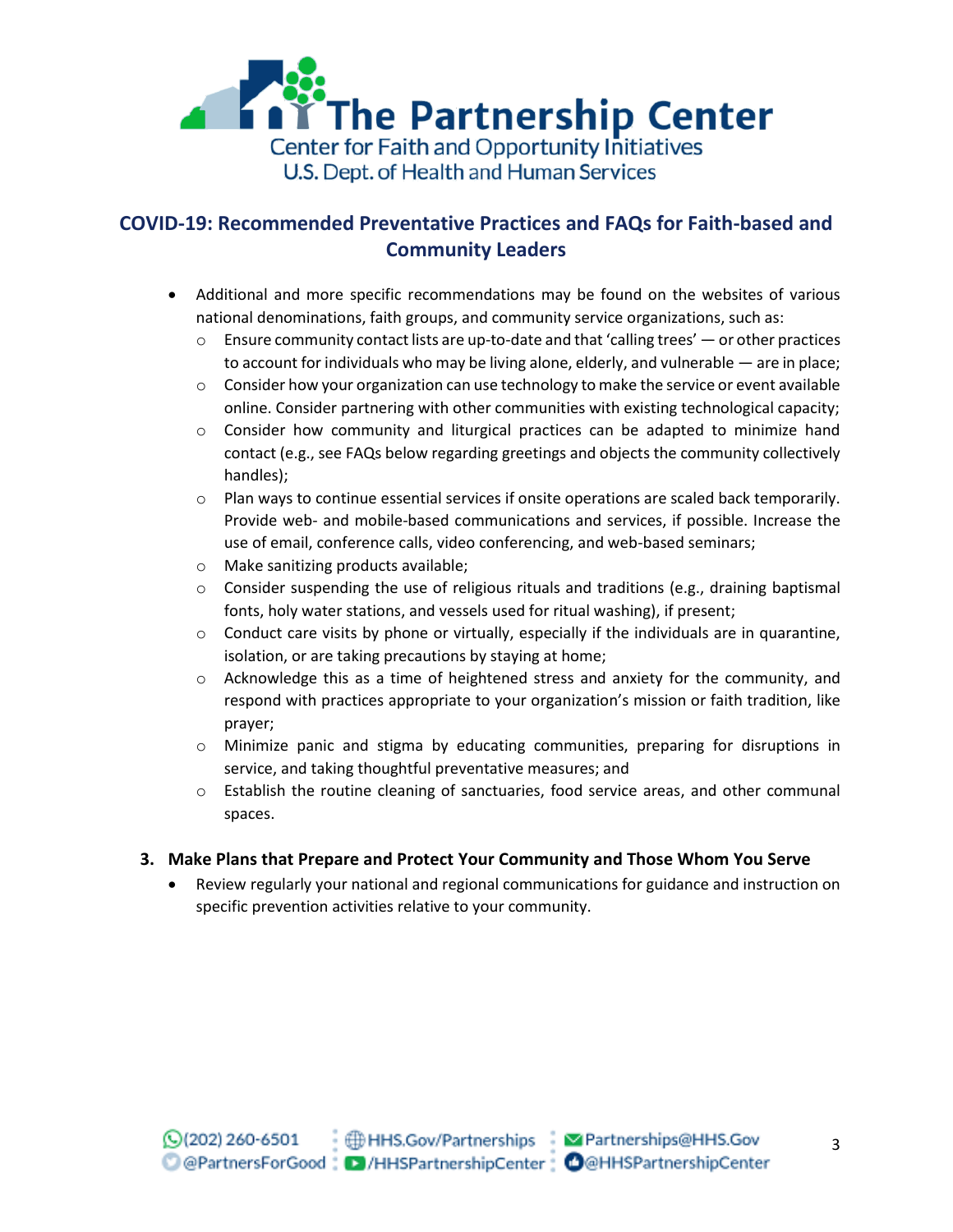

- Here's a suggested planning outline:
	- o **FIRST: Make Plans to Stay Connected.** 
		- Ensure community contact lists are up-to-date and that 'calling trees' or other practices to account for individuals who may be living alone, elderly, and vulnerable ― are in place;
		- Ensure there is a clear process for communicating the "connection plan" to the community; and
		- Think about what would be necessary to stay connected to the community virtually (e.g., worship gatherings and community groups).
	- o **SECOND: Make Plans to Provide Ongoing Care and Services.**
		- Ask what plans are in place to care for community members, especially in cases where individuals live alone or are in quarantine or isolation. For example, leaders could make plans to call families during the week should the community be confined to their homes;
		- **Prepare for leadership coverage in case staff become ill;**
		- **Protect workers who clean and maintain religious facilities and fellowship centers** from exposure to the virus and other workplace hazards, such as disinfectants used for cleaning, and train them on how to do their jobs safely, use any necessary personal protective equipment (e.g., gloves), etc. Consider recommendations from the [Occupational Safety and Health Administration](http://www.osha.gov/coronavirus) and [CDC's cleaning/disinfection](https://www.cdc.gov/coronavirus/2019-ncov/community/organizations/cleaning-disinfection.html)  [guidance;](https://www.cdc.gov/coronavirus/2019-ncov/community/organizations/cleaning-disinfection.html)
		- Pay special attention to nursery and childcare facilities. Ensure children's areas (including toys) are thoroughly cleaned and disinfected before and after use; and
		- Make plans to live-stream your service or other events, if appropriate.
	- o **THIRD: Make Plans to Maintain Operational Continuity, Support Staff, and Those Whom You Serve.**
		- Consider any necessary preparations to handle the business and operations of the community;
		- Consider strategies to address the ongoing financial needs of staff: employee payroll, tele-work accommodations, etc. Especially consider staff who depend on hourly wages and may lack health insurance;
		- Keep food pantries well stocked and include cleaning and sanitizing products; and
		- Learn how to conduct small and large meetings by electronic means. Consider how to continue relationships and classroom activities, such as mentoring or ESL classes.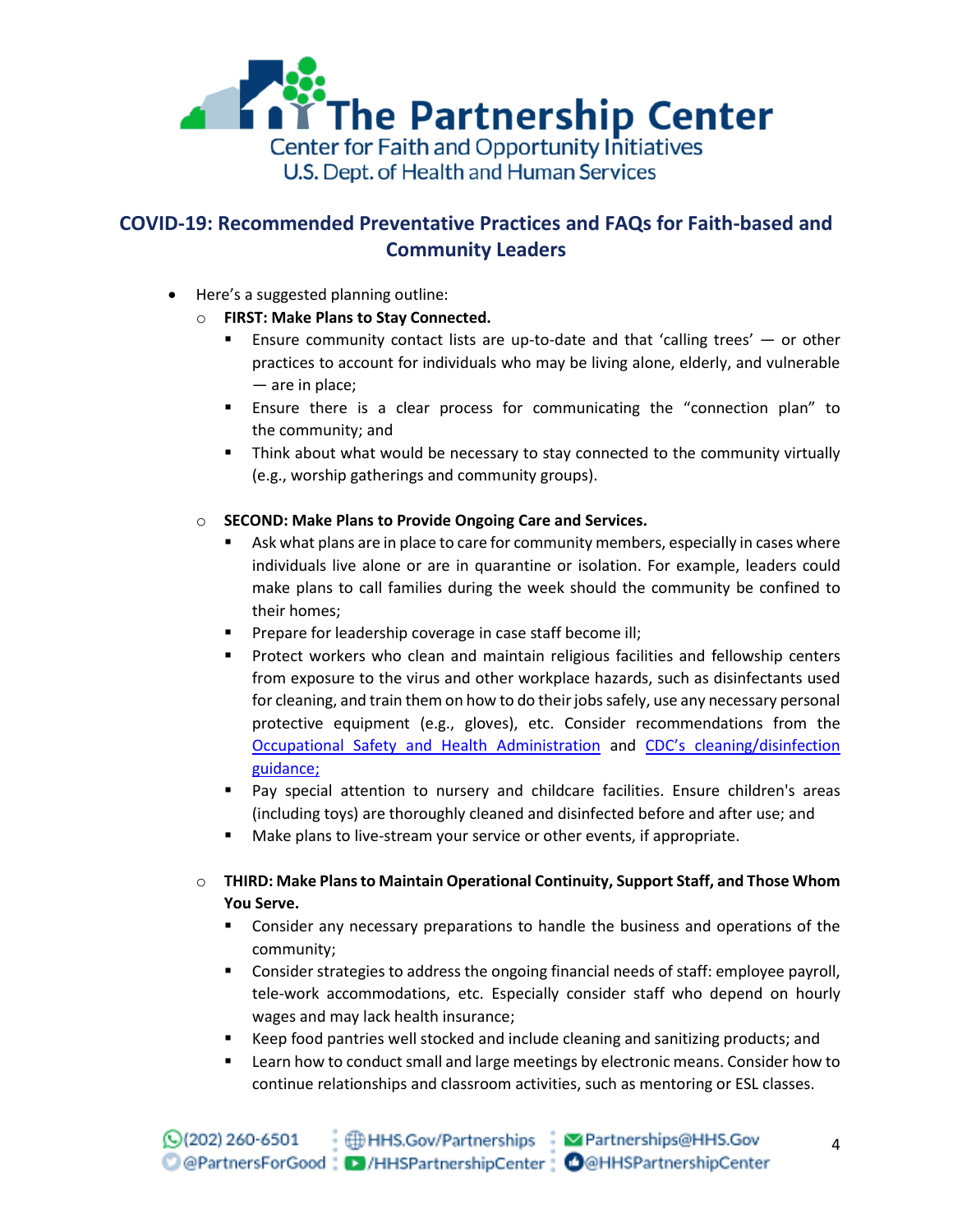

#### o **FOURTH: Make Plans to Partner.**

- **Consider how the resources of your community can assist with the special needs of** the vulnerable and/or isolated populations by collaborating with service agencies in your area. As an example, a faith community could establish a collaboration with a local school to support students who rely on the school meals program if the school closes;
- Communities with more advanced technological assets (teleconferencing, established systems to live-stream events, etc.) may partner with other entities to help stay connected; and
- Consider how your community might partner with local public health officials in providing the most up-to-date information and guidance.

# **Frequently Asked Questions**

- **What Are the Signs and Symptoms of COVID-19?** 
	- o Reported illnesses have ranged from mild symptoms t[o severe illness and death](http://www.cdc.gov/Coronavirus/2019-ncov) for confirmed COVID-19 cases. The following symptoms may appear 2–14 days after exposure:
		- **Fever**
		- Cough
		- **Shortness of breath**
- **Should We Have a Gathering at All? How Close Does an Infection Need to Be to Our Community to Consider Cancelling Our Gathering?**
	- $\circ$  Check with you[r state and local health authorities](https://go.usa.gov/xdFg4) frequently for the latest information. Public health officials may ask you to modify, postpone, or cancel events if it is necessary to limit exposure to COVID-19. Also, consider ways to connect with vulnerable members of your community in ways that protect them from exposure to other people.
	- o Review "[Implementation of Mitigation Strategies for Communities with Local COVID-19](https://www.cdc.gov/coronavirus/2019-ncov/downloads/community-mitigation-strategy.pdf)  [Transmission.](https://www.cdc.gov/coronavirus/2019-ncov/downloads/community-mitigation-strategy.pdf)"
	- o Use the CDC'[s Guidance on Mass Gatherings](https://www.cdc.gov/coronavirus/2019-ncov/community/mass-gatherings-ready-for-covid-19.html) as a guide for reviewing your community's calendar and to make decisions on *which* events may need to be canceled and by *when*.
	- $\circ$  Track efforts by the federal government, the following websites have been launched:
		- o English: [www.USA.gov/Coronavirus](http://www.usa.gov/Coronavirus)
		- o Spanish: [https://gobierno.USA.gov/Coronavirus](https://gobierno.usa.gov/Coronavirus)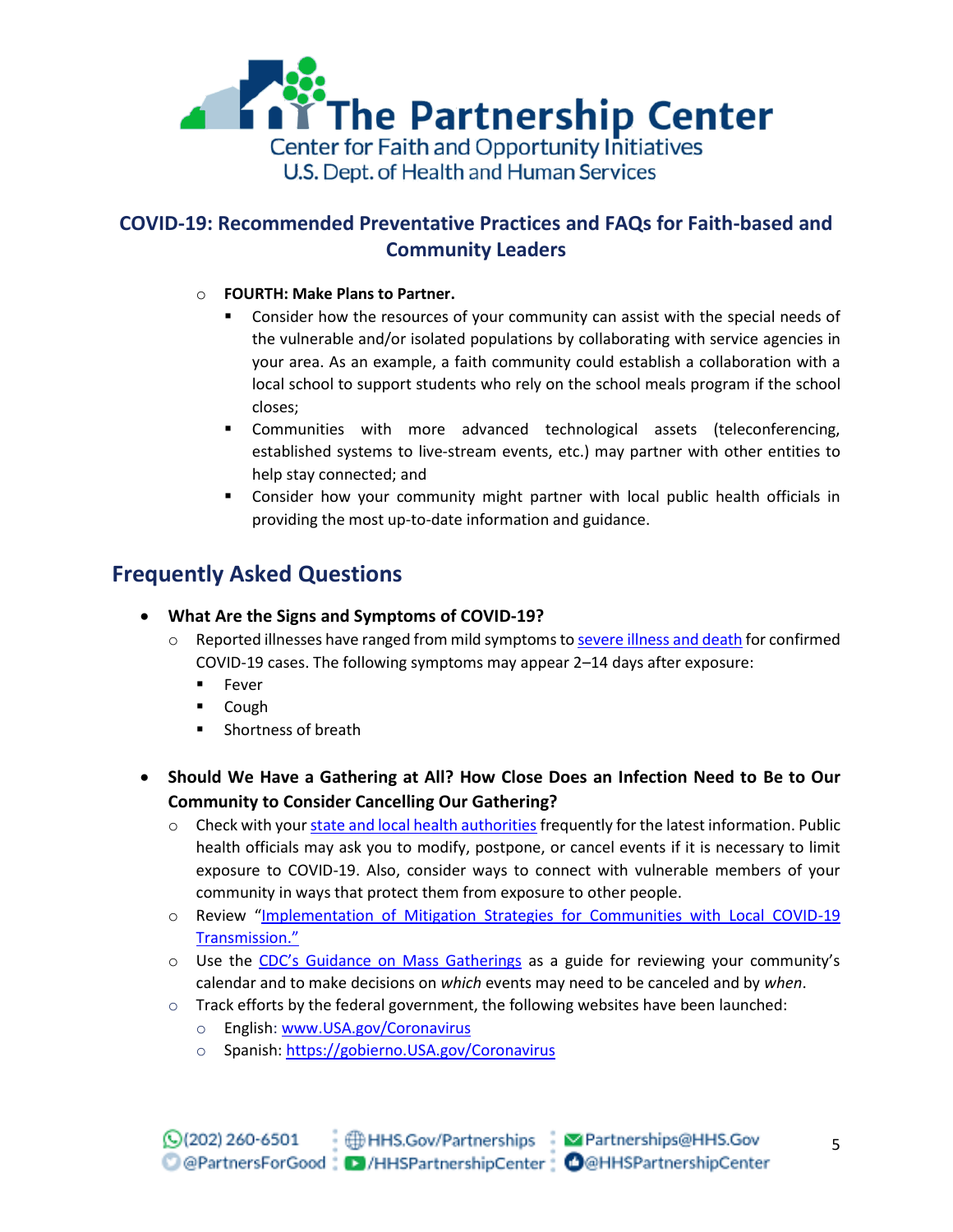

- **Should We Greet One Another as Usual? Shaking Hands, Kissing Cheeks, etc.?**
	- $\circ$  Identify how your community may greet one another in ways that reduce any potential spread of viruses, including COVID-19. For example, provide direction to those gathered to replace hugs with elbow touches. Consider recommending that members not hug or touch one another, but offer hand signals like a peace sign or the American Sign Language sign for "I [Love You."](https://www.handspeak.com/word/search/index.php?id=1098)
	- $\circ$  Greeters at all gatherings should be especially aware and refrain from offering handshakes. As one community noted, "Greeters can model hospitality with their words and their smiles."

#### **What Should I Tell People Who Are Concerned?**

- $\circ$  Reassure them that your faith- or community-based organization, as well as local, state, and national authorities, is taking all necessary precautions to ensure their health and safety. **Your response can soothe concerns** and create an atmosphere of calm. The best way to prevent illness is to practice routine and common sense hygiene practices. These everyday practices also help to prevent the spread of respiratory diseases, including the flu:
	- **Stay home when you are sick**, except to get medical care.
	- **Cover your coughs and sneezes with a tissue** and then throw the used tissue in the trash.
	- **Wash your hands often with soap and water for at least 20 seconds**, especially after going to the bathroom; before eating; and after blowing your nose, coughing, or sneezing. If soap and water are not readily available, **use a hand sanitizer that contains at least 60% alcohol**.
	- **Avoid touching your face with unwashed hands**, especially your eyes, nose, or mouth.
	- **Clean high-contact surfaces and objects thoroughly and repeatedly.**
- $\circ$  Leaders may find it helpful to review the guidance provided by the CDC in its "Interim Guidance: Get Your Community- [and Faith-Based Organizations Ready for Coronavirus](https://www.cdc.gov/coronavirus/2019-ncov/community/guidance-community-faith-organizations.html)  [Disease 2019 \(COVID-19\).](https://www.cdc.gov/coronavirus/2019-ncov/community/guidance-community-faith-organizations.html)"
- $\circ$  Check with your state and local health authorities to learn if your community has experienced a COVID-19 outbreak.

#### **How Can We Advise the Elderly, Those with Special Health Considerations, Their Caregivers, and Other High-Risk Populations?**

- o Provide special consideration in communicating risk to vulnerable populations in your community, includin[g older adults](https://www.cdc.gov/aging/emergency/) and others with access and/or functional needs. Assign, or encourage those whom you serve to seek out, a "buddy" who will check in on and help care for them, should they get sick.
- o Make plans to stay connected.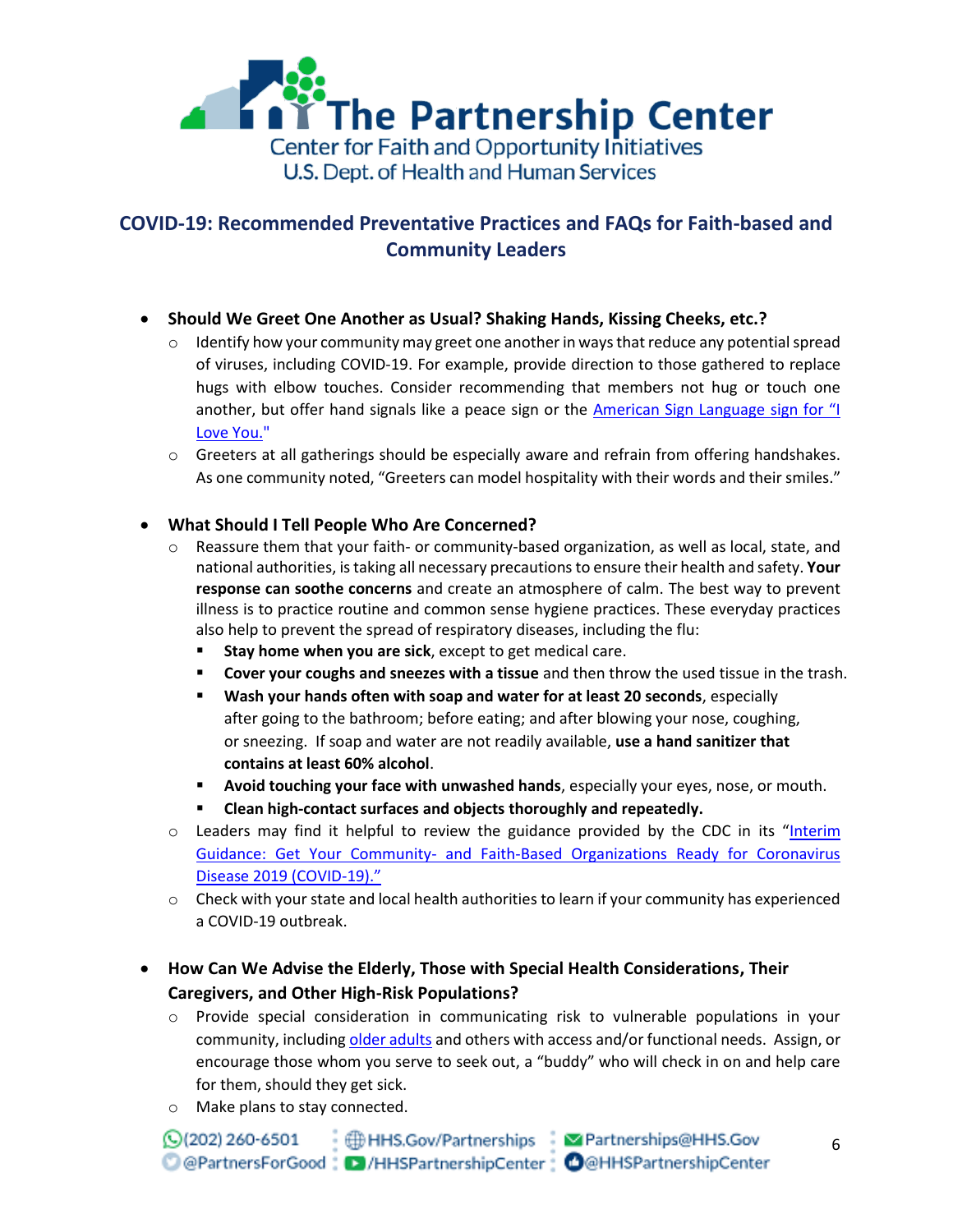

- Ensure community contact lists are up-to-date and that 'calling trees' or other practices to account for individuals who may be living alone, elderly, and vulnerable — are in place.
- Convey ways they can stay connected via virtual worship, gatherings, and staff and leadership meetings.
- **Ensure there are clear means to communicate any "connection plans" with them.**
- **What Should I Do if Someone at a Community Gathering Says They Are Feeling Sick?** 
	- $\circ$  Identify space in your facility or event to separate people who may become sick and may not be able to leave immediately.
	- $\circ$  Designate a separate bathroom for those who are feeling sick. Develop a safe plan for cleaning the room regularly.
	- o Isolate the individual immediately from staff and participants.
	- o Assist the person in **CALLING AHEAD** to their health care professional if they have a fever and symptoms of respiratory illness, such as cough or difficulty breathing. Tell them to avoid taking public transportation, ride-shares, and taxis.
	- $\circ$  People with confirmed COVID-19, with a loved one in the home with a confirmed case, or those experiencing symptoms should remain under home isolation. The decision to discontinue home isolation precautions should be made on a case-by-case basis, in consultation with health care providers and state and local health departments.
	- o For more information: [www.cdc.gov/coronavirus/2019-ncov/about/steps-when-sick.html.](http://www.cdc.gov/coronavirus/2019-ncov/about/steps-when-sick.html)
- **Is Information About COVID-19 Available In Spanish?**
	- o The following website provides a wide range of information on COVID-19 in Spanish: [www.cdc.gov/coronavirus/2019-ncov/index-sp.html](http://www.cdc.gov/coronavirus/2019-ncov/index-sp.html)
	- o Los Centros para el Control y la Prevención de Enfermedades (CDC) tienen información en español sobre COVID-19 en su sitio web en [www.cdc.gov/coronavirus/2019-ncov/index](http://www.cdc.gov/coronavirus/2019-ncov/index-sp.html)[sp.html](http://www.cdc.gov/coronavirus/2019-ncov/index-sp.html)

#### **Does the Virus Live on Surfaces (e.g., Books or Shared Offering Plates)?**

- $\circ$  It may be possible to be exposed to COVID-19 by touching a surface or object that has the virus on it and then touching your mouth, nose, or eyes; however, this is not thought to be the main way the virus spreads. Review the CDC's "[How COVID-19 Spreads.](https://www.cdc.gov/coronavirus/2019-ncov/about/transmission.html)"
- o **Clean frequently touched surfaces and objects several times daily** (e.g., tables, countertops, light switches, doorknobs, cabinet handles, smart phones, and keyboards) using an appropriate cleaner to minimize the event of a COVID-19 outbreak in your community. For disinfection, most common EPA-registered household disinfectants should be effective. A list